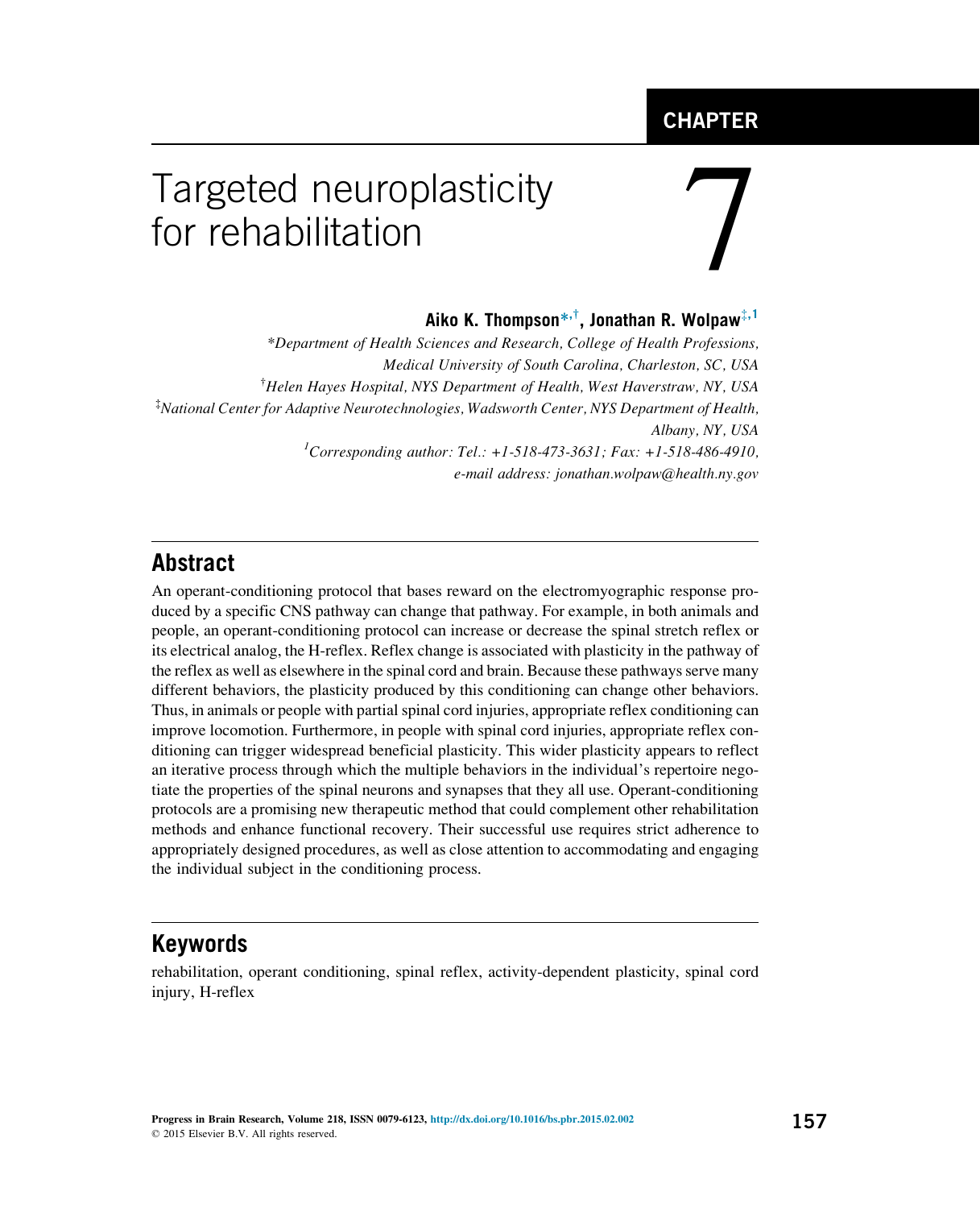# 1 TARGETED NEUROPLASTICITY INDUCED THROUGH OPERANT CONDITIONING

Operant conditioning is a powerful method to induce behavioral learning; through operant conditioning, modification of a behavior is induced by the consequence of that be-havior. In 1983, [Wolpaw et al. \(1983\)](#page-15-0) showed for the first time that a properly designed operant-conditioning protocol could change the spinal stretch reflex (SSR), a large monosynaptic behavior arising from the excitation of muscle spindle afferents. Variations of this protocol have been applied to condition the SSR or its electrical analog, the H-reflex, in monkeys, rats, humans, and mice; they have confirmed that a specific change (i.e., up- or down-regulation) can be induced in the targeted reflex through operant conditioning (for review: [Thompson and Wolpaw, 2014a; Wolpaw, 2010](#page-14-0)).

All the different versions of this conditioning protocol have three key features: (1) they require maintenance of a certain level of background (prestimulus) electromyographic (EMG) activity in the target muscle, (2) the reward is based on the size of the reflex measured as EMG activity, and (3) the reward contingency (i.e., whether larger or smaller reflexes are rewarded) remains the same over days and weeks. These protocols are designed to induce and maintain a long-term change in descending influence over the spinal reflex pathway, and to thereby produce targeted neuroplasticity in that pathway [\(Wolpaw, 1997](#page-15-0)). A comparable operant-conditioning protocol for the motor-evoked potentials (MEPs) evoked by transcranial magnetic stimulation (TMS) has recently been developed to induce targeted neuroplasticity in a corticospinal pathway ([Brangaccio et al., 2014; Favale et al., 2014\)](#page-13-0).

Because these protocols can change the function of specific neural pathways, they can be designed to address the specific functional deficits of an individual with a spinal cord injury (SCI) or other CNS disorder. In a study of people with spastic hyperreflexia due to incomplete SCI, the soleus H-reflex was down-conditioned because hyperactivity in this reflex pathway impaired their locomotion [\(Thompson and Wolpaw,](#page-14-0) [2014c; Thompson et al., 2013\)](#page-14-0). In contrast, in a study of rats with limping due to partial SCI, the soleus H-reflex was up-conditioned because soleus weakness impaired the stance phase of locomotion [\(Chen et al., 2006](#page-13-0)). In both cases, the intervention was effective; both the humans and the rats walked better. Because it can focus on an individual's particular deficits, the targeted neuroplasticity that can be induced and guided by operant-conditioning protocols is distinguished from less-focused interventions such as botulinum toxin or baclofen, which simply weaken muscles or reflexes and may have undesirable side effects [\(Dario and Tomei, 2004; Dario et al., 2004;](#page-13-0) [Sheean, 2006; Thomas and Simpson, 2012; Ward, 2008\)](#page-13-0).

# 2 PLASTICITY ASSOCIATED WITH REFLEX CONDITIONING 2.1 SITES OF PLASTICITY

While a reflex operant-conditioning protocol does induce plasticity in the targeted pathway, studies in monkeys and rats show that plasticity at other sites in the spinal cord and brain is also involved in the reflex change [\(Thompson and Wolpaw, 2014a;](#page-14-0)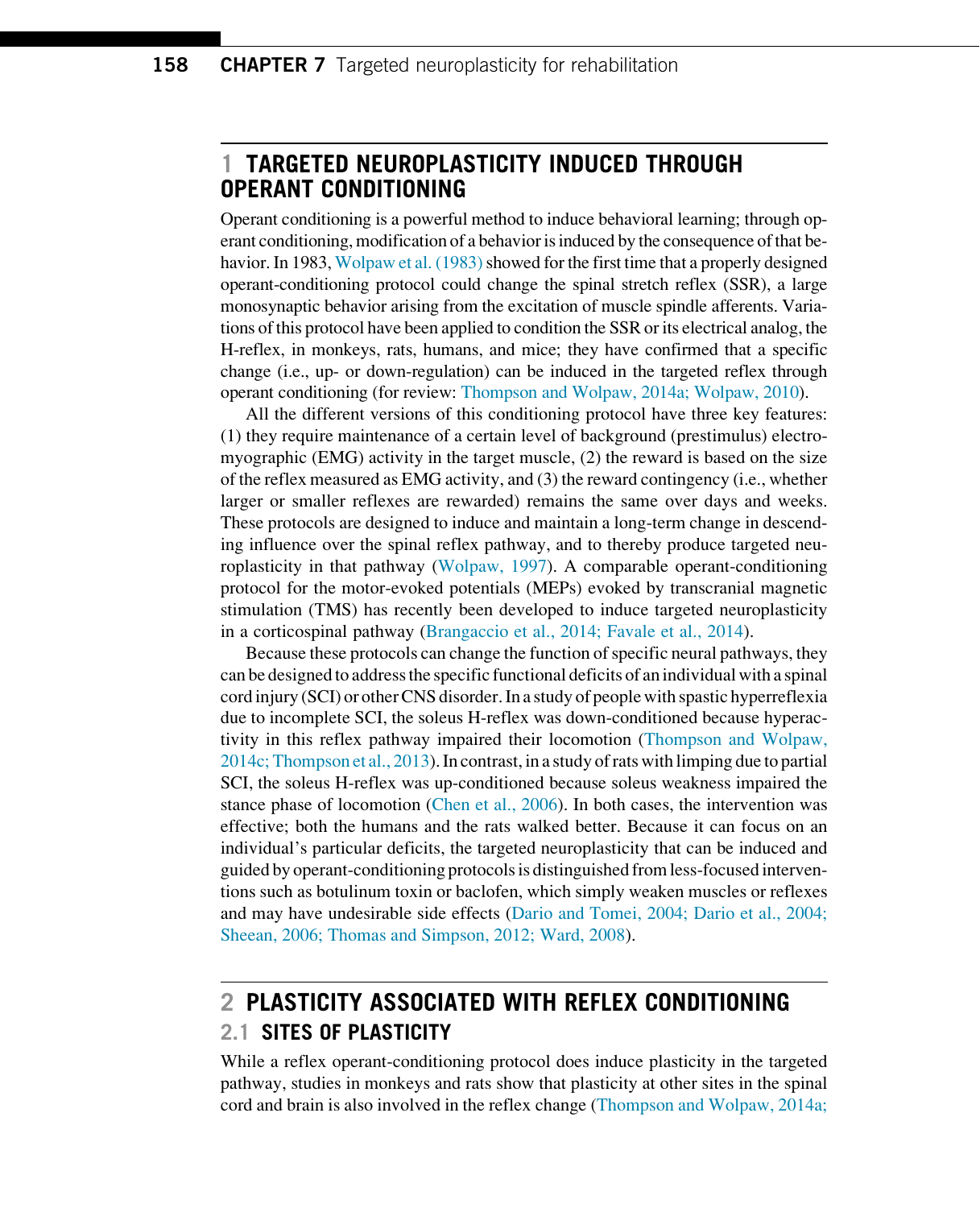[Wolpaw, 2010](#page-14-0)). In the spinal cord, conditioning-induced H-reflex change is accompanied by changes in motoneuron properties (e.g., firing threshold and axonal conduction velocity), in GABAergic terminals and several other terminal populations on the motoneuron and in spinal interneurons. In the brain, plasticity occurs in sensorimotor cortex and/or closely related areas. The corticospinal tract (CST) is the only major descending pathway that is essential for conditioning. Hence, altogether, the emerging picture is that operantly conditioned change in a spinal reflex rests on a hierarchy of plasticity in which the reward contingency produces plasticity in the brain that induces and maintains the plasticity in the spinal cord that is directly responsible for the conditioned H-reflex change [\(Thompson and Wolpaw, 2014b,c;](#page-14-0) [Wolpaw, 2010](#page-14-0)).

### 2.2 TIME COURSE OF CHANGE

The mechanisms of reflex conditioning are most readily studied in animals as summarized above [\(Thompson and Wolpaw, 2014a](#page-14-0)); at the same time, the time course of reflex change, while discernible in animals, can be best analyzed in humans. This skill acquisition (i.e., acquisition of a larger or smaller H-reflex) can be dissected into two components: a rapid component in which the reward contingency modifies CST output to produce an acute reflex change (i.e., task-dependent adaptation); and a slow component in which the CST output gradually induces the spinal cord plasticity underlying long-term reflex change ([Chen et al., 2001; Thompson et al., 2009a;](#page-13-0) [Wolpaw and O'Keefe, 1984; Wolpaw et al., 1994](#page-13-0)). In the human reflex-conditioning protocol, the rapid component can be readily turned on and off by subject instruction, while the slow component is left unaffected. By doing this repeatedly over the course of conditioning, it is possible to track the development of each component separately ([Thompson et al., 2009a\)](#page-14-0).

In the human protocol, reflex size is measured in two different situations: control trials and conditioning trials. In control trials, the reflex is simply measured (without feedback as to reflex size). In conditioning trials, the reflex is measured while the subject is encouraged to increase (up-conditioning) or decrease (down-conditioning) reflex size and is provided with immediate visual feedback as to whether she/he has succeeded in producing a reflex larger (up-conditioning) or smaller (downconditioning) than a criterion. Thus, the task of changing reflex size in the rewarded direction is imposed only in conditioning trials. The within-session difference in size between the reflexes of the control and conditioning trials reflects rapid taskdependent adaptation, while the change in the control reflex across sessions reflects long-term plasticity in the targeted reflex pathway ([Thompson et al., 2009a\)](#page-14-0).

Task-dependent adaptation and long-term change begin at different points in the multi-session study protocol, and they develop at different rates. Furthermore, their relative contributions to the final magnitude of reflex change appear to correlate with their impacts on other important motor skills, such as locomotion ([Makihara et al.,](#page-14-0) [2014; Thompson and Wolpaw, 2014b,c; Thompson et al., 2009a, 2013\)](#page-14-0). [Figure 1](#page-3-0) shows the conditioning H-reflex, the control H-reflex, and the within-session taskdependent adaptation (i.e., conditioning H-reflex minus control H-reflex) across the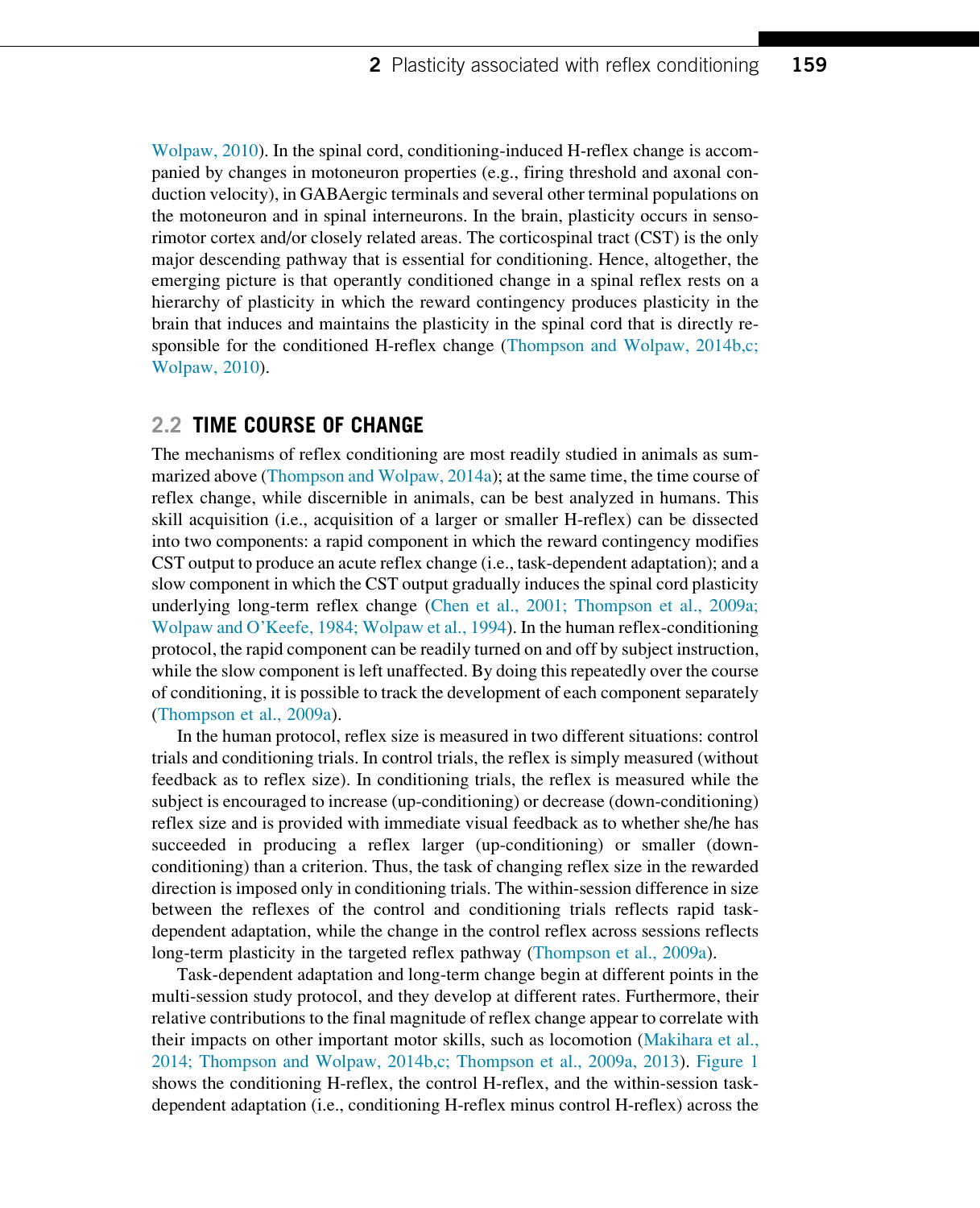<span id="page-3-0"></span>

#### FIGURE 1

Average ( $\pm$ SE) H-reflexes for baseline and conditioning sessions for down-conditioning subjects with SCI (A,  $N=6$ ; [Thompson et al., 2013](#page-15-0)) and for normal subjects (B,  $N=8$ ; [Thompson et al., 2009a](#page-14-0)) in whom the H-reflex decreased significantly. Top: averageconditioned H-reflex size. Middle: average control H-reflex size (i.e., long-term plasticity; see [Thompson et al., 2009a](#page-14-0), for details). Bottom: average of conditioned H-reflex size minus control H-reflex size (i.e., task-dependent adaptation; see [Thompson et al., 2009a,](#page-14-0) for details). In the subjects with SCI (A), the conditioned H-reflex decreases to 69% of the baseline value over the 30 conditioning sessions. This decrease consists of a relatively small task-dependent adaptation  $(-7%)$  and a relatively large across-session control reflex decrease  $(-24%)$ . In neurologically normal subjects  $(B)$ , the conditioned H-reflex also decreases to 69% of the baseline value over 24 conditioning sessions. This decrease is the sum of a relatively large task-dependent adaptation  $(-15%)$  and a relatively small across-session control reflex decrease  $(-16%)$ . The asterisks between (A) and (B) indicate significant differences ( $p < 0.01$ ) between the groups in final control H-reflex value (middle) and in task-dependent adaptation (bottom).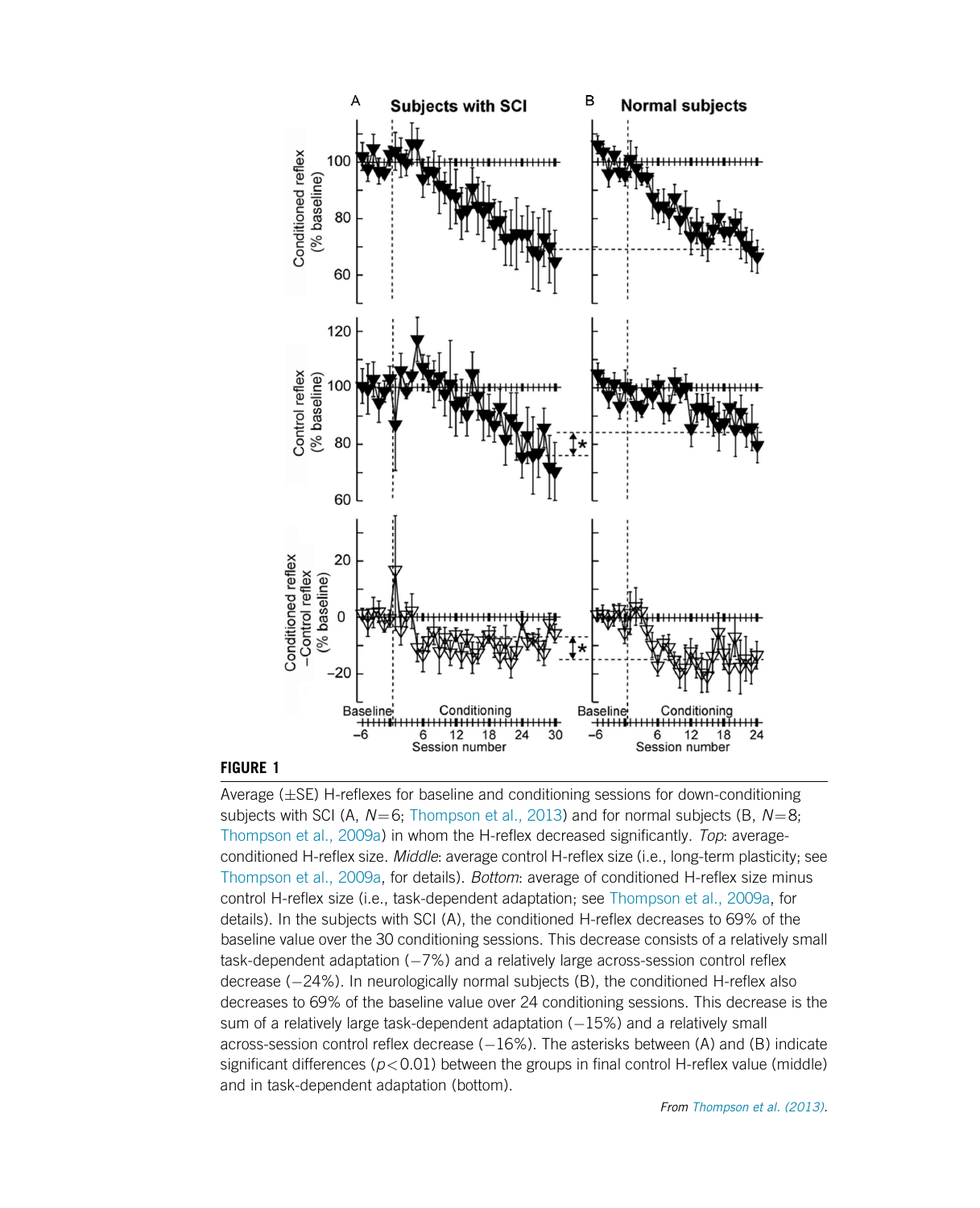course of H-reflex down-conditioning in people with and without chronic incomplete SCI [\(Thompson et al., 2009a, 2013\)](#page-14-0). In people with SCI (A), the conditioned reflex decreases to 69% of the baseline value over 30 conditioning sessions; in neurologically normal subjects (B), it decreases to the same value over 24 conditioning sessions. However, task-dependent adaptation (i.e., within-session change), which is thought to reflect immediate change in cortical influence (e.g., on presynaptic inhibition), is significantly smaller in people with SCI than in neurologically normal subjects  $(-7\% \text{ vs. } -15\%;$  [Fig. 1,](#page-3-0) bottom). This difference may be due to SCI-related damage to the CST (reviewed in [Thompson and Wolpaw, 2014c; Wolpaw, 2010\)](#page-14-0). CST damage may also account for the slightly slower course of H-reflex decrease (i.e., 30 sessions vs. 24 sessions in normal subjects) in people with SCI. On the other hand, the long-term change in the control H-reflex (i.e., across-session change), which is thought to reflect spinal cord plasticity, is significantly greater in people with SCI than in normal subjects  $(-24\% \text{ vs. } -16\%;$  [Fig. 1](#page-3-0), middle) ([Thompson](#page-15-0) [et al., 2013\)](#page-15-0). Interestingly, this difference between people with and without SCI in the magnitude of long-term plasticity is reflected in the difference between them in the locomotor effects of H-reflex conditioning. H-reflex down-conditioning markedly improved locomotion in people with SCI [\(Thompson et al., 2013](#page-15-0)), while it did not disturb normal locomotion in people without SCI [\(Makihara et al., 2014](#page-14-0)). (This is further discussed below in [Section 4](#page-9-0).)

# 3 ESSENTIALS OF OPERANT CONDITIONING OF EMG RESPONSES PRODUCED BY SPECIFIC CNS PATHWAYS IN HUMANS

The human H-reflex operant-conditioning protocol that allows tracking of the two distinct components of skill acquisition [\(Thompson et al., 2009a](#page-14-0)) has the three key features described above. At the same time, it differs from the animal protocols in several ways: (1) conditioning occurs in discrete 1-h sessions of 225 conditioning trials each at a rate of three per week over 8–10 weeks (thus people complete only 3–5% as many trials as the rats, which are continuously exposed to conditioning over 50 days); (2) the EMG recording and nerve stimulating electrodes are superficial rather than implanted; (3) the reward is visual feedback rather than a food pellet; and (4) each conditioning session begins with 20 control trials in which the subject is not asked to change the reflex and receives no feedback as to reflex size. The standard human conditioning protocol consists of six baseline (i.e., control) and 24 (or 30) conditioning sessions at a rate of three per week. In each trial, the reflex is elicited while the subject maintains a predetermined level of background EMG and stable posture and joint angles [\(Fig. 2](#page-5-0)). The effective strength of the stimulus that elicits the reflex is kept constant (at just above M-wave threshold) within and across the sessions. In each baseline session, three blocks of 75 control reflexes each (i.e., 225 total) are elicited. In each conditioning session, 20 control reflexes are elicited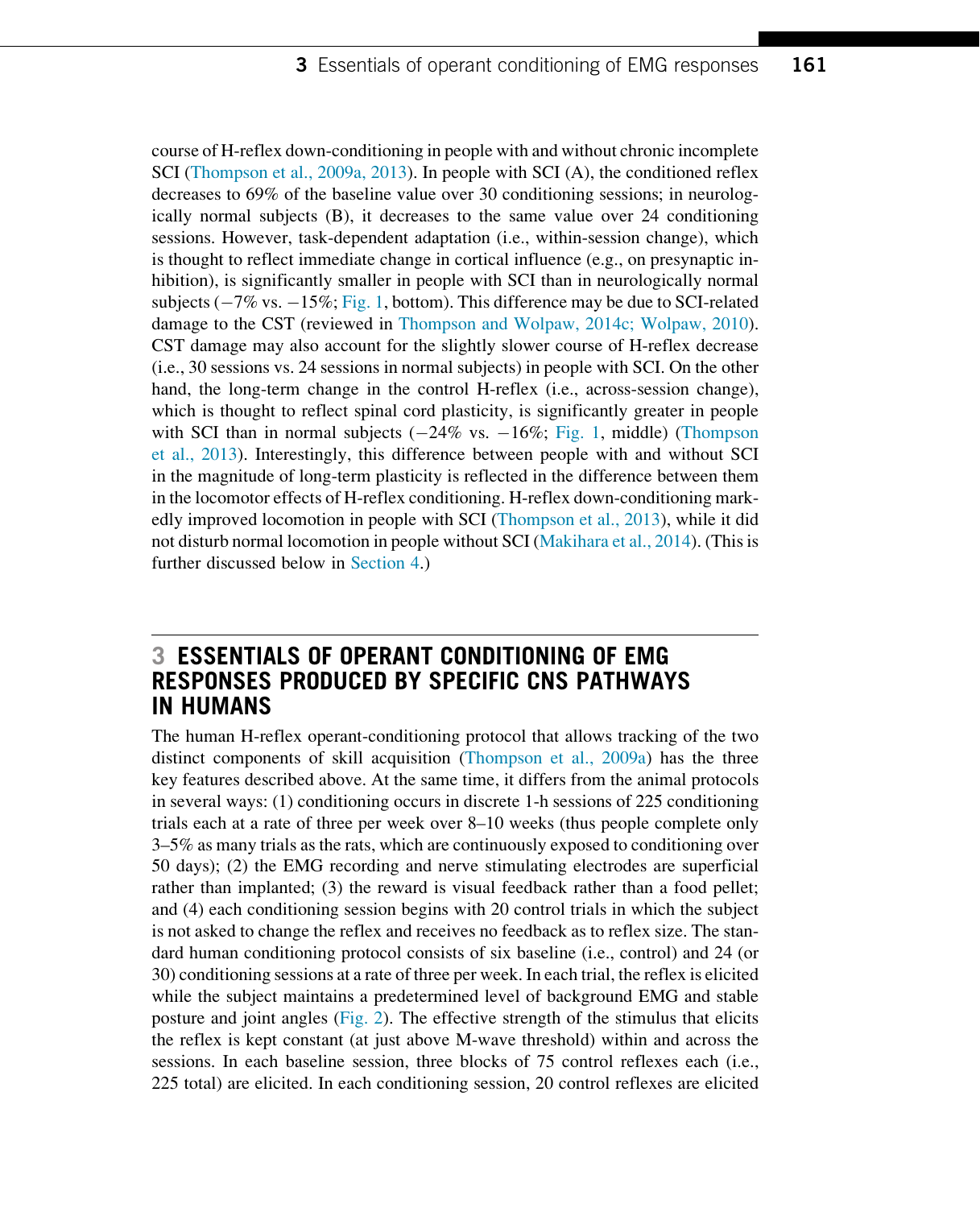#### <span id="page-5-0"></span>**162 CHAPTER 7** Targeted neuroplasticity for rehabilitation



#### FIGURE 2

Soleus H-reflex conditioning in human subjects. Left: the subject maintains a natural standing posture and maintains the soleus (target muscle) background EMG activity in the range that is displayed on the computer screen. Right: feedback screens. When the background EMG has remained within the preset (shaded) range for  $>2$  s, the reflex is elicited. During the control trials, there is no feedback on the reflex (target response) size. During the conditioning trials,feedback onthe reflex size is shown onthe right half ofthe screen. The heavy horizontal line indicates the subject's average reflex size for the baseline sessions. The graph also has a shaded area indicating the range of reflex sizes that satisfies the reward criterion. A bar showing reflex size for that trial appears 200 ms after the stimulus. The bar is green (dark gray shade in the print version) if its height is within the shaded area (i.e., if reflex size satisfied the reward criterion), and the trial is counted as a success. If the height of the bar exceeds this range, the bar is red (gray shade in the print version) and the trial is counted as a failure. The reward criterion is based on the reflexes of the previous block of trials. In each conditioning session, the criterion value for the first block of 75 conditioning trials is based on the immediately preceding 20 control reflexes. The criterion values for the second and third conditioning blocks are based on the reflexes of the immediately preceding block.

#### Adapted from [Thompson et al. \(2009a\)](#page-14-0).

as in the baseline sessions and then three blocks of 75 conditioning reflexes (i.e., 225 total) are elicited. In these conditioning trials, the subject is asked to increase (upconditioning) or decrease (down-conditioning) reflex size and is given immediate visual feedback as to whether the reflex was larger (up-conditioning) or smaller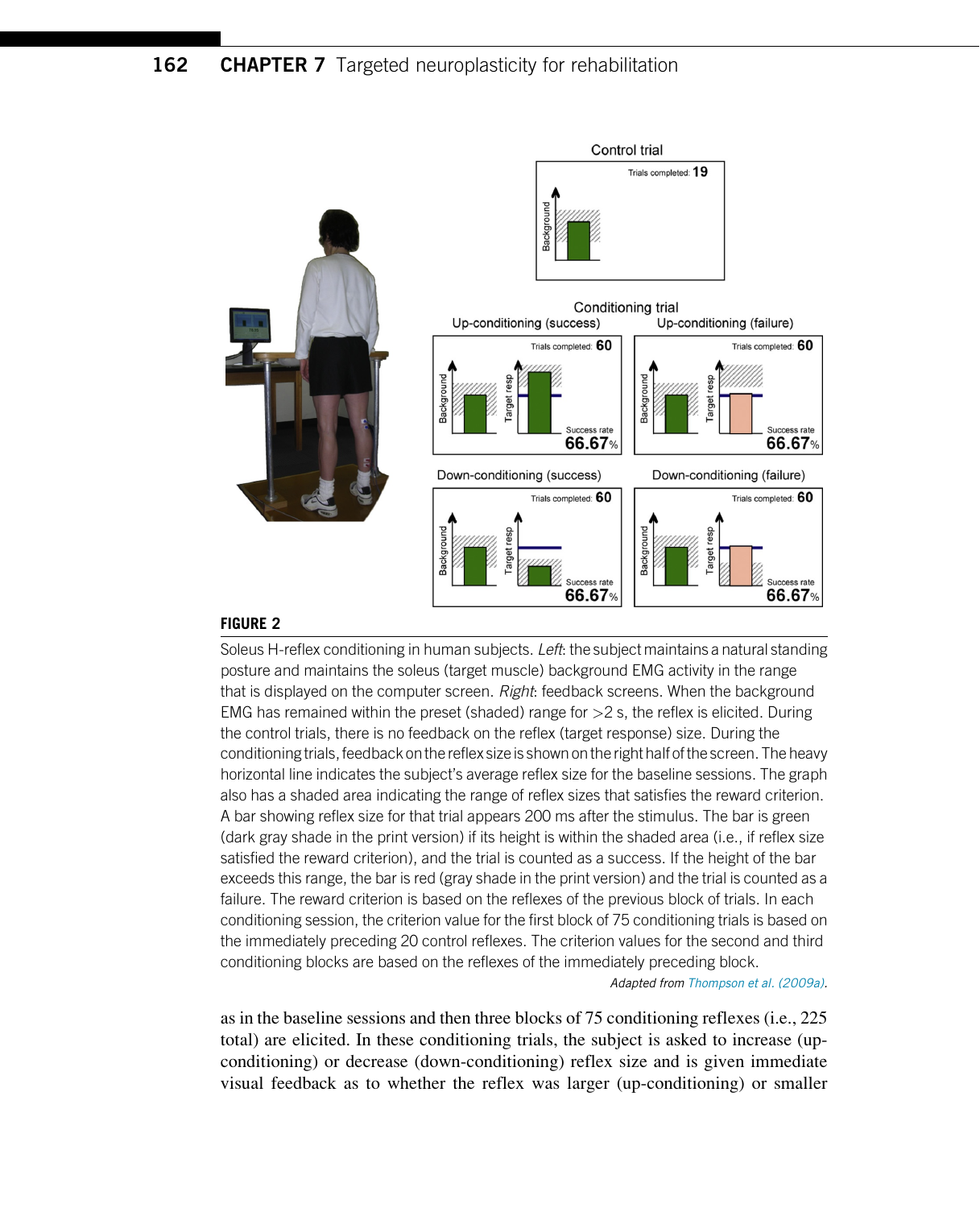(down-conditioning) than a criterion value. Satisfying the criterion on more than a specific percent of the trials earns an additional monetary reward.

For successful implementation of an operant-conditioning protocol in human subjects, it should be kept in mind that operant conditioning is a method to induce learning. The person is being asked to learn how to change the brain's descending influence (i.e., conveyed by the CST) over the spinal pathway of the H-reflex in a specific direction (i.e., to increase or decrease the reflex). Thus, the principles important in general skill learning are important. Successful operant conditioning of spinal reflexes (or other EMG responses, e.g., TMS-evoked MEPs) in humans requires that correct subject setup and session procedures be meticulously followed throughout, in every session. In addition, the ongoing interactions between the subject and the investigator during the sessions are important; the investigator serves essentially as a coach who encourages and guides the subject in mastering and maintaining the change in CST activity that is responsible for task-dependent adaptation and the gradual long-term change. Without careful adherence to protocol procedures and good coaching, conditioning failures and subject withdrawal prior to study completion are more likely.

#### 3.1 CORRECT SESSION SETUP AND PROCEDURES

Effective operant conditioning of spinal reflexes (or other EMG responses) in human subjects requires meticulous repetition of completely standardized conditioning sessions. This is a challenge peculiar to human conditioning, since in animals the electrodes are chronically implanted and conditioning occurs throughout the day, without the need for daily preparation [\(Carp et al., 2006; Chen and Wolpaw,](#page-13-0) [1995; Wolpaw and Herchenroder, 1990\)](#page-13-0). Reproducing the same experimental conditions over and over is an essential part of human conditioning. If the conditions vary between sessions, it is difficult for the subject to master and maintain the targeted direction of reflex change. It should also be recognized that each conditioning session is likely to have persistent impact; thus, consistency across sessions is essential. If operant conditioning is to be successful, the investigator(s) must adhere to the same procedures throughout the 30–36 sessions of the study. Here is a brief summary of the most critical aspects of the setup and procedures.

#### 3.1.1 Skin Preparation and Electrode Placement

The area of the skin where the electrodes are placed is cleaned with alcohol and paper towel. Because the next session will occur within the next few days, dry shaving of the skin is not recommended (it may create scabs on the skin, and thus can affect recording/stimulation in subsequent sessions). Electrode positions are mapped in relation to landmarks on the skin (e.g., scars or moles), in order to avoid sessionto-session variability in placement ([Makihara et al., 2014; Thompson et al.,](#page-14-0) [2009a, 2013\)](#page-14-0).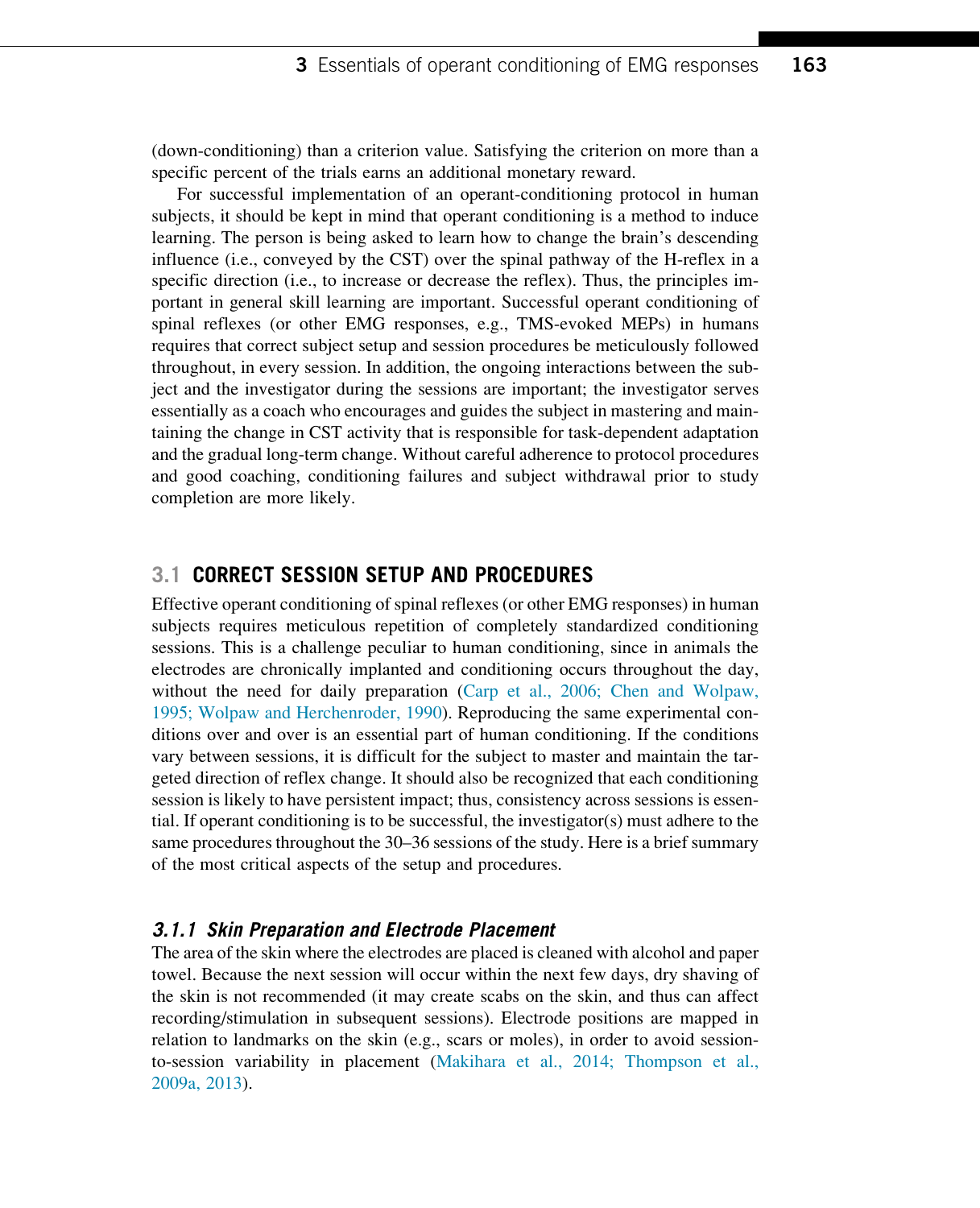#### 3.1.2 Stimulus Test

After electrode placement, single pulses of electrical stimulation are applied to the nerve that innervates the target muscle, to test the quality of EMG signals and the effectiveness of nerve stimulation. During this testing procedure, the subject may or may not be asked to produce the same background EMG activity as for the actual trials. While rapidly increasing the stimulus intensity from below H-reflex threshold to the maximum M-wave  $(M_{\text{max}})$  level, the investigator should determine whether H-reflex and M-wave recruitment and  $M_{\text{max}}$  amplitude are similar to those from previous sessions. If they appear different, the skin should be cleaned again and the electrode placement should be rechecked to ensure that it is correct.

#### 3.1.3 Maximum Voluntary Contraction Measurement

Maximum Voluntary Contraction may be measured as absolute EMG amplitude during maximum isometric contraction of the target muscle, with or without concurrent measurement of joint force.

#### 3.1.4 Recruitment Curve Measurements

Prior to the control and conditioning trials, a full H-reflex and M-wave recruitment curve of the target muscle is obtained while the subject maintains a defined level of EMG activity and posture (e.g., natural standing, or sitting in a chair with specific ankle, knee, and hip angles). Stimulus intensity is increased from H-reflex threshold to an intensity just above that needed to elicit the  $M_{\text{max}}$  ([Kido et al., 2004; Zehr and](#page-14-0) [Stein, 1999](#page-14-0)). At least four EMG responses are averaged at each intensity. With the same background EMG level and postural constraints, recruitment curves with other modes of stimulation may also be obtained. For example, in the protocol for conditioning the MEP to TMS, an MEP recruitment curve should be obtained prior to the control and conditioning MEP trials. The investigator may elect to repeat the recruitment curve measurements at the end of session.

#### 3.1.5 Control Trials

When the subject has maintained EMG activity in the target muscle within the specified range for at least 2 s, a stimulus is delivered to elicit the muscle response (e.g., H-reflex or MEP). For H-reflex conditioning, the stimulus intensity that produces an M-wave just above the threshold and an H-reflex below the maximum H-reflex  $(H_{\text{max}})$  should be used. For MEP conditioning, TMS intensity 5–10% above MEP threshold (with active background EMG) is appropriate. The minimum interstimulus interval is at least 5 s. No visual feedback on the size of the evoked EMG response (e.g., H-reflex or MEP) is provided.

#### 3.1.6 Conditioning (Training) Trials

The conditioning trials are identical to the control trials (i.e., same stimulus intensity, background EMG, and posture), except that the subject is asked to increase (up-conditioning) or decrease (down-conditioning) the response size and is provided with immediate visual feedback that indicates his or her success in doing so.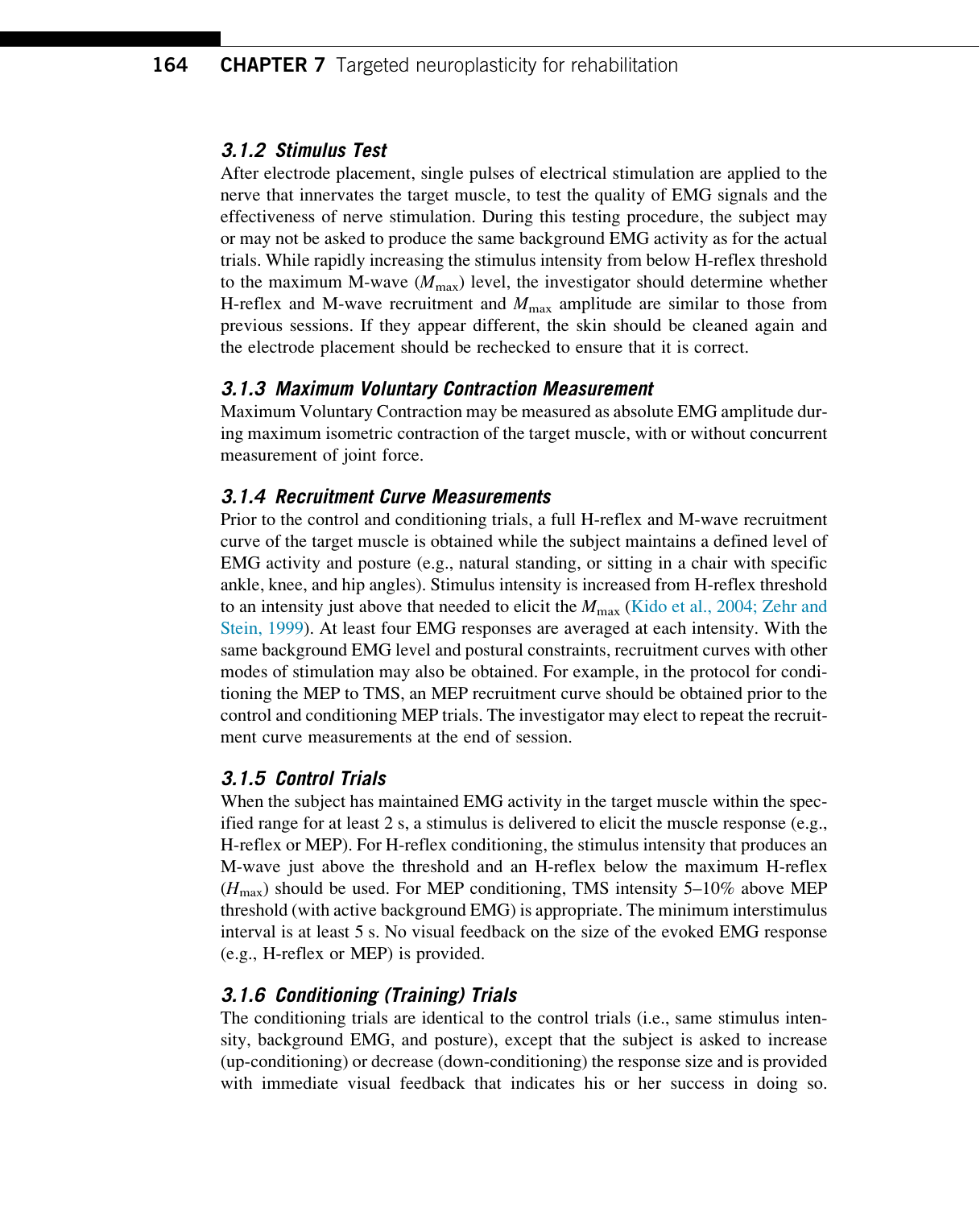During the conditioning trials, the investigator's coaching skills (see below) become very important.

It should be noted that the procedures summarized here reflect the current state of development of H-reflex and other EMG-response operant-conditioning protocols in humans. We expect that growing understanding of the mechanisms and process of conditioning, and further technical developments, will soon allow the methodology to be refined and simplified, and to thereby become suitable for widespread clinical use.

## 3.2 THE ELEMENTS OF GOOD COACHING

- The investigator (or therapist) must know the basic physiology of the pathway to be conditioned and the basic operation of the software–hardware used in the conditioning protocol. Furthermore, actual or apparent deficiencies in knowledge may make the subjects feel uncomfortable and impair the conditioning process.
- Appreciation of the subject's level of understanding of the undertaking and any associated concerns (particularly for subjects with a SCI or other disorder). In colloquial terminology, the investigator should know his or her audience and be able to communicate effectively with them. Some knowledge of the subject's personality and past experience (e.g., in athletics) can be particularly useful in developing good rapport and facilitating their successful conditioning.
- The operant-conditioning protocol seeks to induce the subject to acquire a simple motor skill, a skill consisting of a change in the brain's influence over a particular neural pathway that, when maintained, produces plasticity in the pathway. Thus, an important aspect of the investigator's role is encouraging the subject to maximize each training opportunity, to attend closely to each of the limited number (i.e., 225) of conditioning trials in each session. The subject needs to focus attention on each trial, from the several seconds prior to the stimulus through the visual feedback. Indeed, the time immediately prior to the stimulus is critical, for it is the time of the descending influence that defines the state of the spinal reflex pathway when the stimulus arrives.
- EMG responses produced by spinal pathways (or other short-latency EMG responses) reflect the CNS activity at or just before the time of stimulation and the subject's underlying physiology (e.g., neurological history, athletic history, temporary or chronic illness, and emotional stress) ([Phadke et al., 2013; Wolpaw](#page-14-0) [and Tennissen, 2001; Zehr, 2006](#page-14-0)). Relating the conditioning endeavor to other motor skill acquisition tasks in the subject's past experience may help to engage and guide him/her in mastering the task-dependent adaptation that is the initial component of conditioning. It is also important for the investigator to recognize and accommodate transient issues that arise over the course of the conditioning sessions, such as minor illnesses, distressing personal events, or subject dissatisfaction with conditioning performance.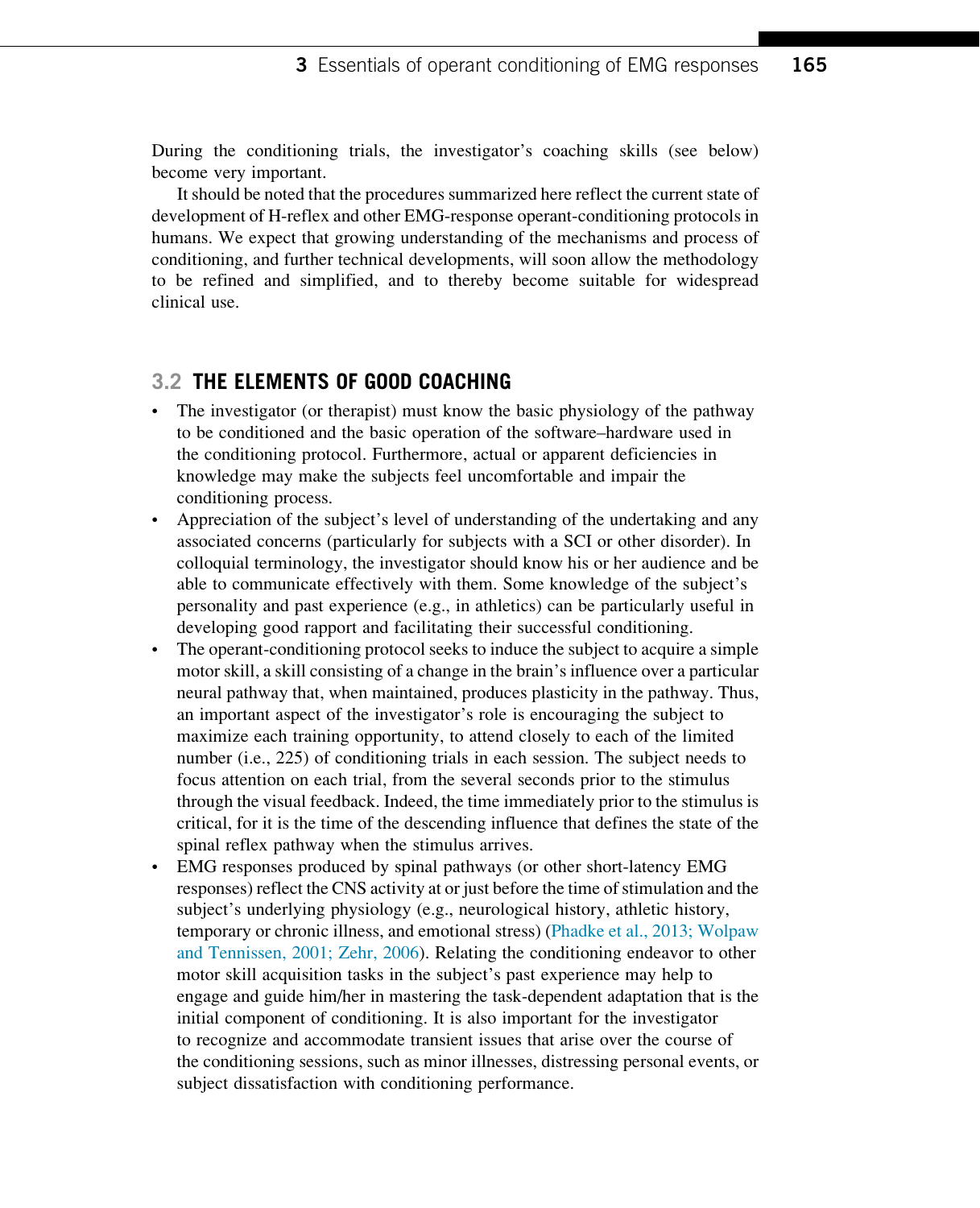# <span id="page-9-0"></span>4 FUNCTIONAL IMPACT OF CONDITIONING: NEGOTIATION OF PLASTICITY

# 4.1 OPERANT CONDITIONING OF THE SOLEUS H-REFLEX CAN IMPROVE LOCOMOTION AFTER SCI

In rats with a right lateral column lesion that weakened right stance and produced an asymmetrical gait [\(Chen et al., 2006\)](#page-13-0), up-conditioning of the right soleus H-reflex increased the motoneuron excitation produced by group 1a input from muscle spindles. Because this input contributes to the stance phase of locomotion [\(Bennett et al.,](#page-12-0) [1996; Stein et al., 2000](#page-12-0)), H-reflex up-conditioning strengthened right stance and restored right/left step symmetry in these rats with partial SCI [\(Chen et al., 2006](#page-13-0)). In people with spasticity (i.e., associated with a hyperactive soleus H-reflex) due to chronic incomplete SCI, successful down-conditioning of the H-reflex during standing decreased the H-reflex during walking, increased walking speed (by 59%), and improved right/left step symmetry ([Thompson et al., 2013\)](#page-15-0). These first results in animals and people (see also [Manella et al., 2013](#page-14-0)) with incomplete SCI suggest that operant conditioning of spinal reflexes can improve gait recovery after chronic incomplete SCI, and possibly in other disorders as well (e.g., [Chen et al., 2010](#page-13-0)).

Current understanding of the spinal cord plasticity associated with H-reflex down-conditioning provides some insight into the mechanisms that underlie the locomotor improvement in people with SCI. In these individuals with spasticity due to SCI, motoneuron excitation from muscle spindle afferents is exaggerated ([Knutsson](#page-14-0) [et al., 1973; Mailis and Ashby, 1990](#page-14-0)), motoneuron and interneuron properties are altered [\(Gorassini et al., 2004; Heckman et al., 2008; Hornby et al., 2006;](#page-13-0) [Hultborn, 2003; Onushko and Schmit, 2007](#page-13-0)), and inhibitory interneuron activity is abnormal ([Ashby and Wiens, 1989; Boorman et al., 1996; Crone et al., 2003;](#page-12-0) [Knikou and Mummidisetty, 2011; Morita et al., 2001; Thompson et al., 2009b\)](#page-12-0). Animal studies indicate that H-reflex down-conditioning raises motoneuron firing threshold, slightly decreases the primary afferent excitatory postsynaptic potential (EPSP), and markedly increases the number of identifiable GABAergic terminals on the motoneuron and the number of identifiable GABAergic interneurons in the ventral horn (reviewed in [Wolpaw, 2010](#page-15-0)). By counteracting the abnormalities associated with SCI, these effects appear to underlie the locomotor improvement produced by H-reflex down-conditioning. At the same time, these changes in the conditioned pathway of the H-reflex cannot in themselves fully account for the widespread improvement in locomotion noted in people with SCI [\(Thompson et al., 2013\)](#page-15-0).

# 4.2 THE FUNCTIONAL IMPACT OF CONDITIONING EXTENDS BEYOND THAT ATTRIBUTABLE TO THE PLASTICITY IN THE TARGETED PATHWAY

As summarized in [Fig. 3](#page-10-0) ([Thompson and Wolpaw, 2014c](#page-14-0)), the spinal cord is a multiuser system in which the users are the many different behaviors (i.e., skills) in the individual's repertoire. A given spinal pathway is likely to participate in multiple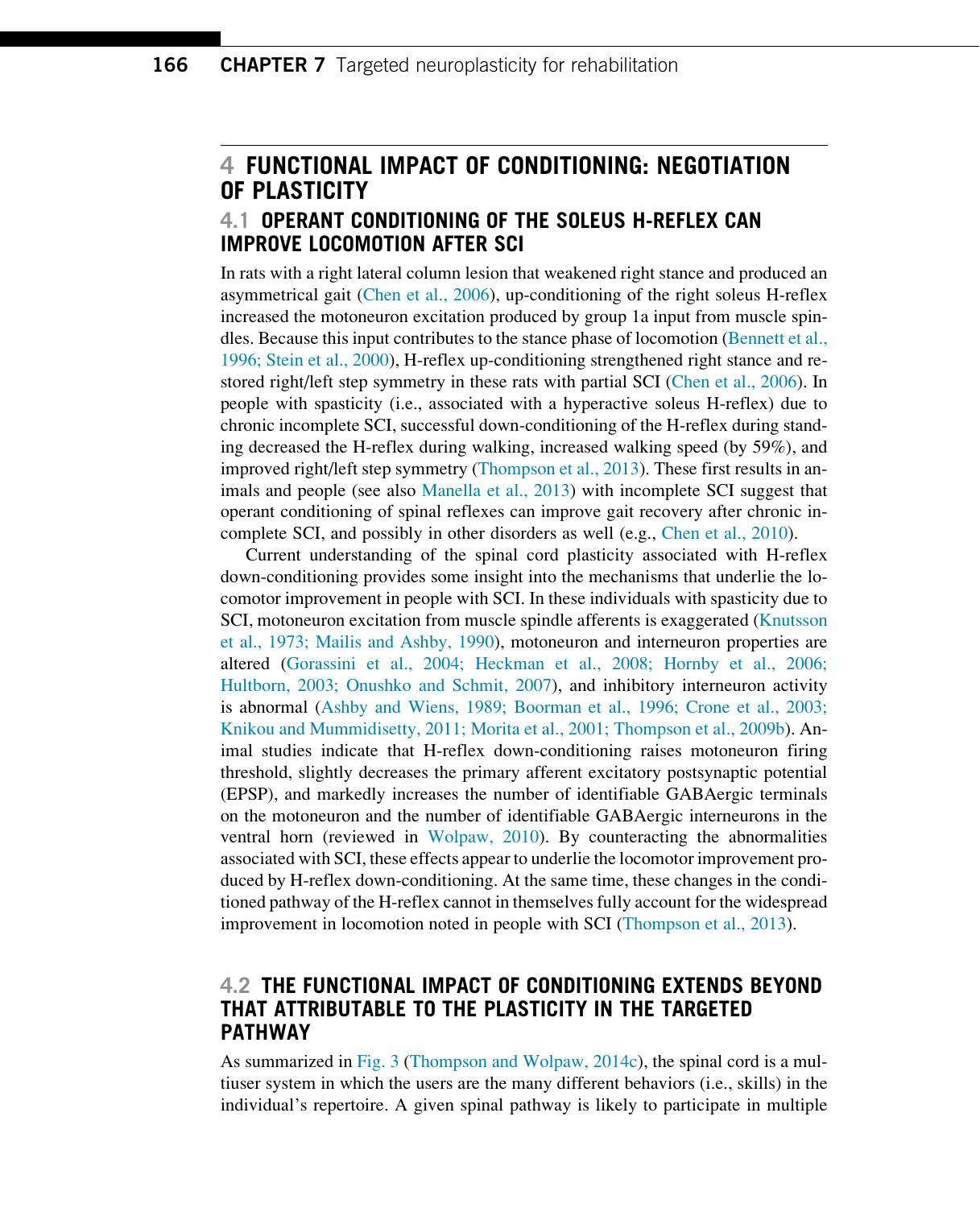<span id="page-10-0"></span>

(A) In a neurologically normal person, the spinal reflex pathway (center) responsible for the soleus H-reflex participates in many motor behaviors, ranging from standing to walking, to running, to athletic skills, such as ballet, volleyball, and soccer. Each behavior is accompanied by task-dependent adaptation in the gain of the reflex pathway (pluses or minuses in the gray circle), which ensures that input from muscle spindle afferents contributes appropriately to soleus muscle activation during the behavior [\(Stein and Capaday,](#page-14-0) [1988\)](#page-14-0). (B) In a person with spasticity due to SCI, task-dependent adaptation is impaired and the pathway is hyperactive during sitting, standing, and walking. Down-conditioning of the soleus H-reflex reduces the gain of the reflex pathway for all three tasks, and thereby improves standing and walking.

From [Thompson and Wolpaw \(2014c\)](#page-14-0).

behaviors. For each of these behaviors, the excitability (i.e., gain) of the spinal pathway is adjusted appropriately. For instance, in the case of the soleus H-reflex pathway in Fig. 3, reflex gain decreases from sitting to standing [\(Kawashima et al., 2003](#page-14-0)) and from standing to walking [\(Capaday and Stein, 1986; Stein and Capaday, 1988\)](#page-13-0). In some people, the gain is further adjusted to accommodate specific athletic skills, such as kicking a ball, jumping, and ballet dancing [\(Nielsen et al., 1993\)](#page-14-0). Such taskdependent adaptation of reflex pathways is important in ensuring satisfactory execution of each behavior.

Each task-dependent adaptation affects only its specific behavior; it does not affect other behaviors. For example, after a person acquires the new behavior of a larger or smaller H-reflex through operant conditioning, task-dependent increase or decrease affects only the H-reflexes elicited in the context of the conditioning protocol. However, when this task-dependent adaptation is imposed repeatedly over multiple sessions, it changes the spinal pathway (i.e., it induces long-term plasticity in the pathway); this lasting change affects all the behaviors that use the pathway ([Thompson and Wolpaw, 2014b; Wolpaw, 2010; Zehr, 2006](#page-14-0)). For example, when H-reflex conditioning produces long-term plasticity, it changes the central element in Fig. 3A, the baseline strength of the H-reflex pathway. It thereby affects previously acquired behaviors (e.g., locomotion), which must now use an altered H-reflex pathway, a pathway that is stronger or weaker than it was previously and may not respond in the same way to the descending and sensory inputs associated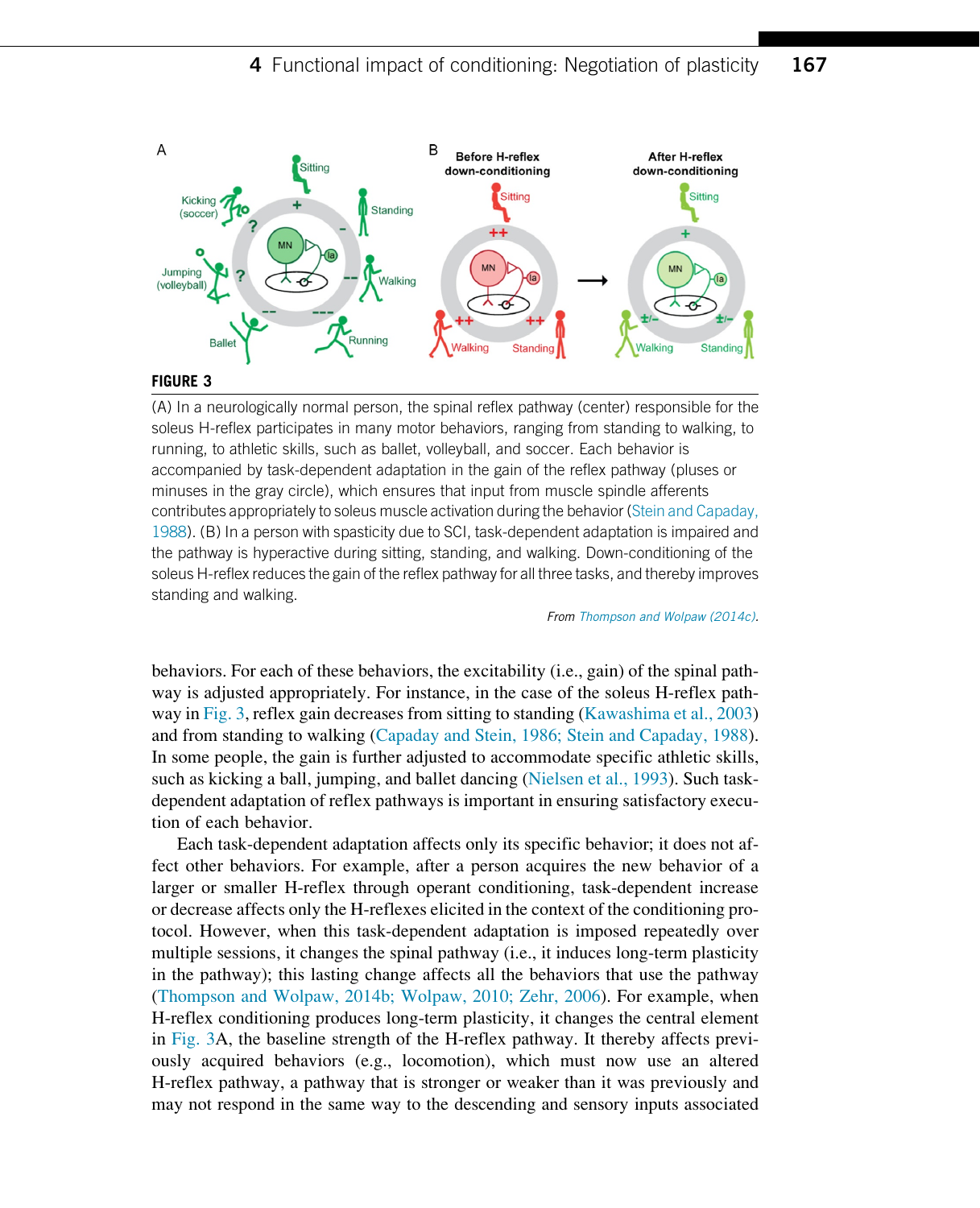with these older behaviors. The functional consequences of this impact on other behaviors differ substantially between people with incomplete SCI and people who are neurologically normal. This difference is likely to account for the fact that long-term plasticity is substantially greater in people with SCI than in neurologically normal people ([Fig. 1](#page-3-0); [Thompson et al., 2013](#page-15-0)).

The data to date indicate that the probability of conditioning success and the magnitude of reflex change are comparable in people with or without incomplete SCI ([Chen et al., 2005, 2006; Thompson et al., 2009a, 2013\)](#page-13-0). However, these two populations differ markedly in the proportions of task-dependent adaptation and long-term change in the final conditioned H-reflex ([Thompson et al., 2013](#page-15-0)). Specifically, the greater long-term H-reflex change found in people with SCI is reflected in the difference in the locomotor effects of H-reflex conditioning between the groups with and without SCI. H-reflex down-conditioning markedly improved locomotion in individuals with SCI [\(Thompson et al., 2013\)](#page-15-0); while it did not disturb normal locomotion in neurologically normal subjects ([Makihara et al., 2014\)](#page-14-0). In normal subjects, the long-term change in the H-reflex pathway produced by H-reflex conditioning may disturb other behaviors (e.g., locomotion) and may thereby trigger additional compensatory plasticity to preserve key features of those behaviors. Thus, in normal subjects, the conditioned H-reflex change would ideally consist largely of task-dependent adaptation, with little long-term plasticity to disturb other behaviors. In contrast, in people with SCI, the conditioned change in the H-reflex would ideally consist largely of long-term change, because that change restores more normal locomotion, one of the most important skills in their very limited repertoire ([Fig. 3](#page-10-0)B).

This difference can be best understood in terms of the *negotiated equilibrium* hypothesis ([Wolpaw, 2010\)](#page-15-0). According to this hypothesis, spinal neurons and pathways are continually maintained in a state of "negotiated equilibrium," a balance that supports the satisfactory performance of all the behaviors in an individual's repertoire ([Nielsen et al., 1993; Ozmerdivenli et al., 2002; Zehr, 2006](#page-14-0)). In normal subjects, the spinal cord plasticity that supports a new behavior (e.g., a smaller H-reflex) necessitates the achievement of a new equilibrium that produces a smaller H-reflex and still supports other behaviors (e.g., locomotion) satisfactorily. This new negotiation causes concurrent changes in the networks underlying the many behaviors that use the pathway. For a behavior such as locomotion, which is already satisfactory, these concurrent changes may reduce the long-term plasticity that changes the H-reflex. The outcome is that, in normal subjects, a large part of the final change in the conditioned H-reflex is due to task-dependent adaptation, which does not disrupt other behaviors.

In contrast, for people with SCI, the spinal cord plasticity underlying the longterm H-reflex decrease improves locomotion. Similarly, in rats in which a SCI has caused step-cycle asymmetry (i.e., limping), appropriate soleus H-reflex conditioning restores symmetry ([Chen et al., 2006\)](#page-13-0). In these SCI rats, as in the people with SCI, the long-term change in the H-reflex was doubly adaptive: it increased the probability of reward in the conditioning protocol and, in addition, it improved locomotion. It led to a new spinal cord equilibrium better than the one that existed prior to H-reflex conditioning. Thus, it is likely that long-term H-reflex change was greater in people with SCI than in normal subjects because it did more than support the new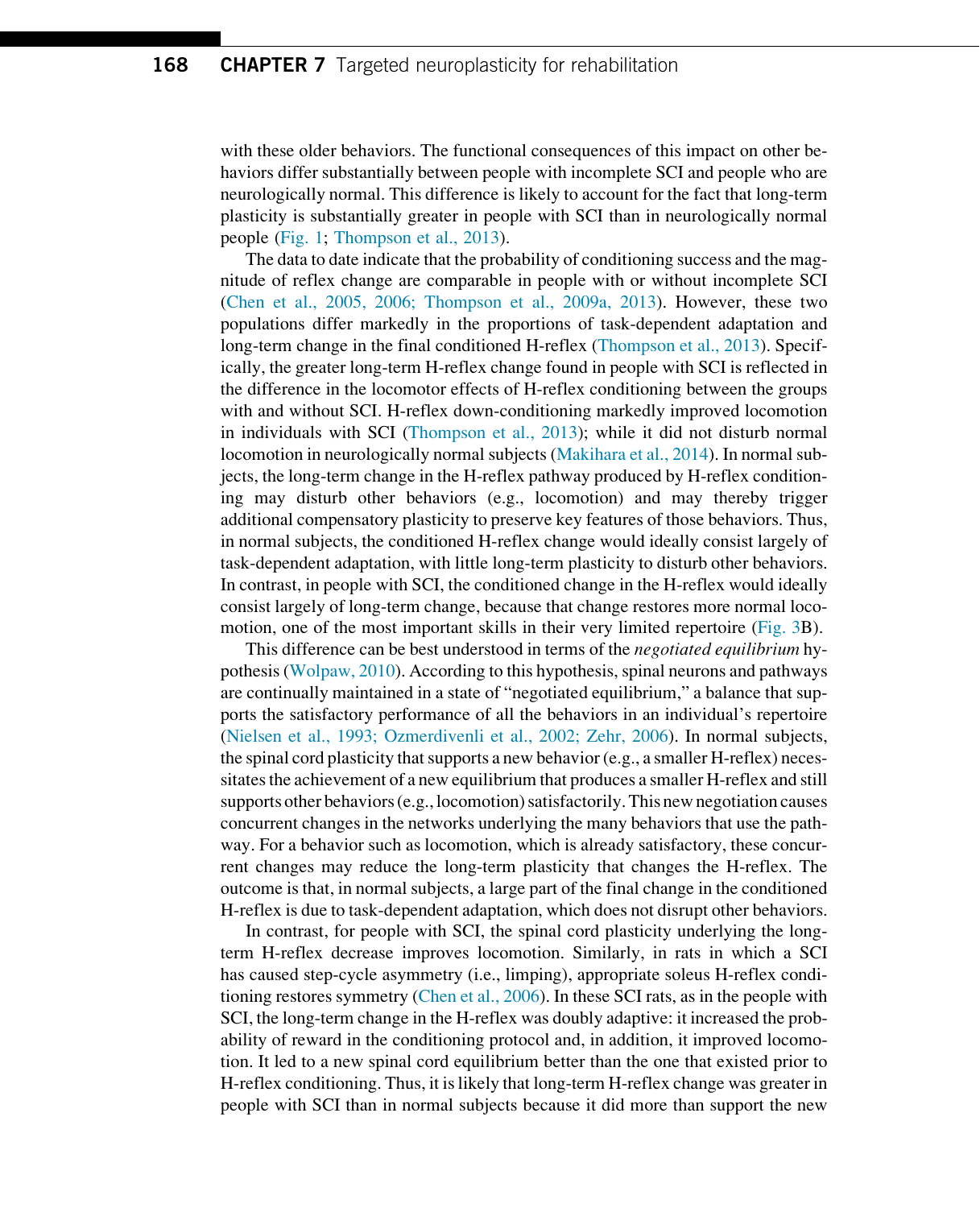<span id="page-12-0"></span>behavior (i.e., a smaller H-reflex); it also improved locomotion. A recent study in rats with partial spinal cord injuries provides additional support for this analysis [\(Chen](#page-13-0) [et al., 2014](#page-13-0)).

The locomotor improvement produced by H-reflex down-conditioning in people with SCI was surprising in its extent: the muscle activity improved in both legs, and people walked faster and more symmetrically [\(Thompson et al., 2013](#page-15-0)). It is unlikely that the plasticity responsible for the smaller soleus H-reflex in one leg could by itself have such widespread salutary impact (e.g., on the locomotor behavior of proximal and distal muscles in the other leg). The breadth of the effect implies that, in these people with SCI, H-reflex conditioning led to additional plasticity in other pathways involved in locomotion, and thereby improved the entire behavior. The acquisition of the new behavior, a smaller soleus H-reflex, triggered a new negotiation among the behaviors using the injured spinal cord. The targeted beneficial change in the soleus H-reflex pathway apparently enabled the new negotiation to result in widespread adaptive plasticity. The result was a new negotiated equilibrium that decreased the H-reflex and also improved locomotion.

In summary, the studies to date in animals and people with spinal cord injuries indicate that operant-conditioning protocols that change specific CNS pathways provide a valuable new therapeutic approach that can complement other rehabilitation methods and enhance recovery of function. At the same time, as the studies are proceeding, it is becoming apparent that the long-term impact of spinal reflex conditioning depends to a considerable degree on whether the patients who complete them and gain improvements in function take advantage of these improvements in their daily lives. Doing this may require changes in life style. For example, a person who prior to conditioning could walk only with a walker and after conditioning can walk with a cane and will retain this improvement only if he continues to walk with a cane. If he still uses the walker, or uses only a wheelchair, in his daily life, the benefits of conditioning are likely to disappear. If reacquired capacities are to be retained, and perhaps to grow further, they must be used in daily life.

# ACKNOWLEDGMENTS

This work was supported in part by the New York State Spinal Cord Injury Research Trust (C023685 to A.K.T.), the National Institute of Neurological Disorders and Stroke (NS069551 to A.K.T., NS022189 to J.R.W., and NS061823 to J.R.W. and Xiang Yang Chen), the Helen Hayes Hospital Foundation (to A.K.T.), and the National Institute of General Medical Sciences (GM104941, Institutional Development Award (IDeA) to Binder-MacLeod).

# REFERENCES

[Ashby, P., Wiens, M., 1989. Reciprocal inhibition following lesions of the spinal cord in man.](http://refhub.elsevier.com/S0079-6123(15)00008-4/rf0005) [J. Physiol. 414, 145–157.](http://refhub.elsevier.com/S0079-6123(15)00008-4/rf0005)

[Bennett, D.J., De Serres, S.J., Stein, R.B., 1996. Gain of the triceps surae stretch reflex in de](http://refhub.elsevier.com/S0079-6123(15)00008-4/rf0010)[cerebrate and spinal cats during postural and locomotor activities. J. Physiol. 496 \(Pt 3\),](http://refhub.elsevier.com/S0079-6123(15)00008-4/rf0010) [837–850.](http://refhub.elsevier.com/S0079-6123(15)00008-4/rf0010)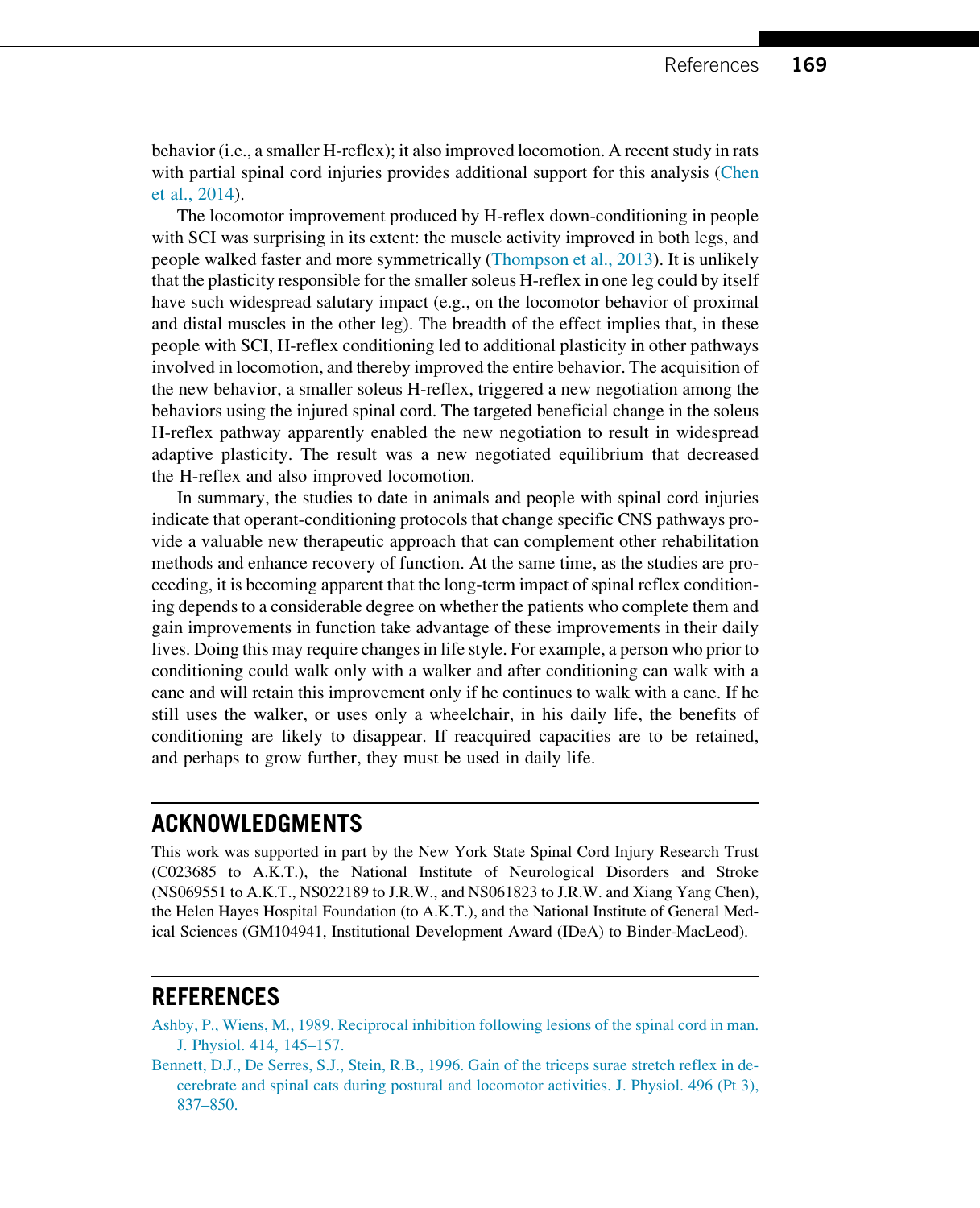- <span id="page-13-0"></span>[Boorman, G.I., Lee, R.G., Becker, W.J., Windhorst, U.R., 1996. Impaired "natural reciprocal](http://refhub.elsevier.com/S0079-6123(15)00008-4/rf0015) [inhibition" in patients with spasticity due to incomplete spinal cord injury. Electroence](http://refhub.elsevier.com/S0079-6123(15)00008-4/rf0015)[phalogr. Clin. Neurophysiol. 101, 84–92.](http://refhub.elsevier.com/S0079-6123(15)00008-4/rf0015)
- [Brangaccio, J.A., Favale, B.M., Fiorenza, G., Thompson, A.K., 2014. Operant up-conditioning](http://refhub.elsevier.com/S0079-6123(15)00008-4/rf0020) [of the tibialis anterior motor evoked potential in neurologically normal subjects. In:](http://refhub.elsevier.com/S0079-6123(15)00008-4/rf0020) [Society for Neuroscience 44th Annual Meeting, Program No. 537.504. Washington, DC.](http://refhub.elsevier.com/S0079-6123(15)00008-4/rf0020)
- [Capaday, C., Stein, R.B., 1986. Amplitude modulation of the soleus H-reflex in the human](http://refhub.elsevier.com/S0079-6123(15)00008-4/rf0025) [during walking and standing. J. Neurosci. 6, 1308–1313.](http://refhub.elsevier.com/S0079-6123(15)00008-4/rf0025)
- [Carp, J.S., Tennissen, A.M., Chen, X.Y., Wolpaw, J.R., 2006. H-reflex operant conditioning in](http://refhub.elsevier.com/S0079-6123(15)00008-4/rf0030) [mice. J. Neurophysiol. 96, 1718–1727.](http://refhub.elsevier.com/S0079-6123(15)00008-4/rf0030)
- [Chen, X.Y., Wolpaw, J.R., 1995. Operant conditioning of H-reflex in freely moving rats.](http://refhub.elsevier.com/S0079-6123(15)00008-4/rf0035) [J. Neurophysiol. 73, 411–415.](http://refhub.elsevier.com/S0079-6123(15)00008-4/rf0035)
- [Chen, X.Y., Chen, L., Wolpaw, J.R., 2001. Time course of H-reflex conditioning in the rat.](http://refhub.elsevier.com/S0079-6123(15)00008-4/rf0040) [Neurosci. Lett. 302, 85–88.](http://refhub.elsevier.com/S0079-6123(15)00008-4/rf0040)
- [Chen, Y., Chen, X.Y., Jakeman, L.B., Schalk, G., Stokes, B.T., Wolpaw, J.R., 2005. The in](http://refhub.elsevier.com/S0079-6123(15)00008-4/rf0045)[teraction of a new motor skill and an old one: H-reflex conditioning and locomotion in rats.](http://refhub.elsevier.com/S0079-6123(15)00008-4/rf0045) [J. Neurosci. 25, 6898–6906.](http://refhub.elsevier.com/S0079-6123(15)00008-4/rf0045)
- [Chen, Y., Chen, X.Y., Jakeman, L.B., Chen, L., Stokes, B.T., Wolpaw, J.R., 2006. Operant](http://refhub.elsevier.com/S0079-6123(15)00008-4/rf0050) [conditioning of H-reflex can correct a locomotor abnormality after spinal cord injury in](http://refhub.elsevier.com/S0079-6123(15)00008-4/rf0050) [rats. J. Neurosci. 26, 12537–12543.](http://refhub.elsevier.com/S0079-6123(15)00008-4/rf0050)
- [Chen, Y., Wang, Y., Chen, L., Sun, C., English, A.W., Wolpaw, J.R., Chen, X.Y., 2010.](http://refhub.elsevier.com/S0079-6123(15)00008-4/rf0055) [H-reflex up-conditioning encourages recovery of EMG activity and H-reflexes after](http://refhub.elsevier.com/S0079-6123(15)00008-4/rf0055) [sciatic nerve transection and repair in rats. J. Neurosci. 30, 16128–16136.](http://refhub.elsevier.com/S0079-6123(15)00008-4/rf0055)
- [Chen, Y., Chen, L., Liu, R.L., Wang, Y., Chen, X.Y., Wolpaw, J.R., 2014. Locomotor impact](http://refhub.elsevier.com/S0079-6123(15)00008-4/rf0065) [of beneficial or non-beneficial H-reflex conditioning after spinal cord injury.](http://refhub.elsevier.com/S0079-6123(15)00008-4/rf0065) [J. Neurophysiol. 111, 1249–1258.](http://refhub.elsevier.com/S0079-6123(15)00008-4/rf0065)
- [Crone, C., Johnsen, L.L., Biering-Sorensen, F., Nielsen, J.B., 2003. Appearance of reciprocal](http://refhub.elsevier.com/S0079-6123(15)00008-4/rf0070) [facilitation of ankle extensors from ankle flexors in patients with stroke or spinal cord](http://refhub.elsevier.com/S0079-6123(15)00008-4/rf0070) [injury. Brain 126, 495–507.](http://refhub.elsevier.com/S0079-6123(15)00008-4/rf0070)
- [Dario, A., Tomei, G., 2004. A benefit-risk assessment of baclofen in severe spinal spasticity.](http://refhub.elsevier.com/S0079-6123(15)00008-4/rf0075) [Drug Safety 27, 799–818.](http://refhub.elsevier.com/S0079-6123(15)00008-4/rf0075)
- [Dario, A., Scamoni, C., Picano, M., Casagrande, F., Tomei, G., 2004. Pharmacological](http://refhub.elsevier.com/S0079-6123(15)00008-4/rf0080) [complications of the chronic baclofen infusion in the severe spinal spasticity. Personal](http://refhub.elsevier.com/S0079-6123(15)00008-4/rf0080) [experience and review of the literature. J. Neurosurg. Sci. 48, 177–181.](http://refhub.elsevier.com/S0079-6123(15)00008-4/rf0080)
- [Favale, B.M., Velez, J., Falivena, P., Thompson, A.K., 2014. Operant up-conditioning of the](http://refhub.elsevier.com/S0079-6123(15)00008-4/rf0085) [tibialis anterior motor evoked potential to improve gait in people with multiple sclerosis:](http://refhub.elsevier.com/S0079-6123(15)00008-4/rf0085) [case studies. In: Society for Neuroscience 44th Annual Meeting. Washington, DC.](http://refhub.elsevier.com/S0079-6123(15)00008-4/rf0085)
- [Gorassini, M.A., Knash, M.E., Harvey, P.J., Bennett, D.J., Yang, J.F., 2004. Role of motoneu](http://refhub.elsevier.com/S0079-6123(15)00008-4/rf0090)[rons in the generation of muscle spasms after spinal cord injury. Brain 127, 2247–2258.](http://refhub.elsevier.com/S0079-6123(15)00008-4/rf0090)
- [Heckman, C.J., Johnson, M., Mottram, C., Schuster, J., 2008. Persistent inward currents in](http://refhub.elsevier.com/S0079-6123(15)00008-4/rf0095) [spinal motoneurons and their influence on human motoneuron firing patterns.](http://refhub.elsevier.com/S0079-6123(15)00008-4/rf0095) [Neuroscientist 14, 264–275.](http://refhub.elsevier.com/S0079-6123(15)00008-4/rf0095)
- [Hornby, T.G., Kahn, J.H., Wu, M., Schmit, B.D., 2006. Temporal facilitation of spastic stretch](http://refhub.elsevier.com/S0079-6123(15)00008-4/rf0100) [reflexes following human spinal cord injury. J. Physiol. 571, 593–604.](http://refhub.elsevier.com/S0079-6123(15)00008-4/rf0100)
- [Hultborn, H., 2003. Changes in neuronal properties and spinal reflexes during development of](http://refhub.elsevier.com/S0079-6123(15)00008-4/rf0105) [spasticity following spinal cord lesions and stroke: studies in animal models and patients.](http://refhub.elsevier.com/S0079-6123(15)00008-4/rf0105) [J. Rehabil. Med. 41 \(Suppl.\), 46–55.](http://refhub.elsevier.com/S0079-6123(15)00008-4/rf0105)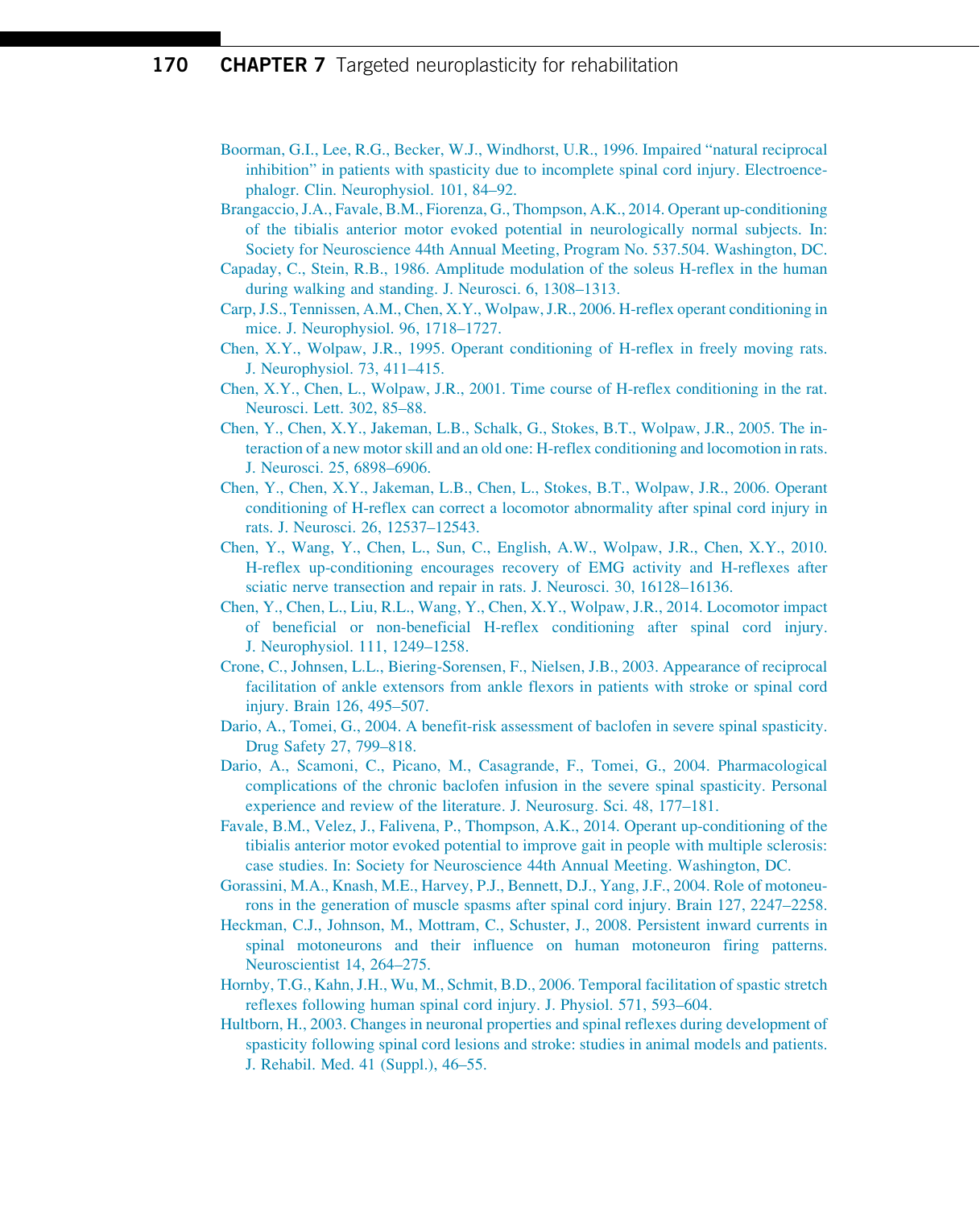- <span id="page-14-0"></span>[Kawashima, N., Sekiguchi, H., Miyoshi, T., Nakazawa, K., Akai, M., 2003. Inhibition of the](http://refhub.elsevier.com/S0079-6123(15)00008-4/rf0110) [human soleus Hoffman reflex during standing without descending commands. Neurosci.](http://refhub.elsevier.com/S0079-6123(15)00008-4/rf0110) [Lett. 345, 41–44.](http://refhub.elsevier.com/S0079-6123(15)00008-4/rf0110)
- [Kido, A., Tanaka, N., Stein, R.B., 2004. Spinal excitation and inhibition decrease as humans](http://refhub.elsevier.com/S0079-6123(15)00008-4/rf0115) [age. Can. J. Physiol. Pharmacol. 82, 238–248.](http://refhub.elsevier.com/S0079-6123(15)00008-4/rf0115)
- [Knikou, M., Mummidisetty, C.K., 2011. Reduced reciprocal inhibition during assisted step](http://refhub.elsevier.com/S0079-6123(15)00008-4/rf0120)[ping in human spinal cord injury. Exp. Neurol. 231, 104–112.](http://refhub.elsevier.com/S0079-6123(15)00008-4/rf0120)
- [Knutsson, E., Lindblom, U., Martensson, A., 1973. Differences in effects in gamma and alpha](http://refhub.elsevier.com/S0079-6123(15)00008-4/rf0125) [spasticity induced by the GABA derivative baclofen \(Lioresal\). Brain 96, 29–46.](http://refhub.elsevier.com/S0079-6123(15)00008-4/rf0125)
- [Mailis, A., Ashby, P., 1990. Alterations in group Ia projections to motoneurons following](http://refhub.elsevier.com/S0079-6123(15)00008-4/rf0130) [spinal lesions in humans. J. Neurophysiol. 64, 637–647.](http://refhub.elsevier.com/S0079-6123(15)00008-4/rf0130)
- [Makihara, Y., Segal, R.L., Wolpaw, J.R., Thompson, A.K., 2014. Operant conditioning](http://refhub.elsevier.com/S0079-6123(15)00008-4/rf0140) [of the soleus H-reflex does not induce long-term changes in the gastrocnemius](http://refhub.elsevier.com/S0079-6123(15)00008-4/rf0140) [H-reflexes and does not disturb normal locomotion in humans. J. Neurophysiol.](http://refhub.elsevier.com/S0079-6123(15)00008-4/rf0140) [112, 1439–1446.](http://refhub.elsevier.com/S0079-6123(15)00008-4/rf0140)
- [Manella, K.J., Roach, K.E., Field-Fote, E.C., 2013. Operant conditioning to increase ankle](http://refhub.elsevier.com/S0079-6123(15)00008-4/rf0145) [control or decrease reflex excitability improves reflex modulation and walking function](http://refhub.elsevier.com/S0079-6123(15)00008-4/rf0145) [in chronic spinal cord injury. J. Neurophysiol. 109, 2666–2679.](http://refhub.elsevier.com/S0079-6123(15)00008-4/rf0145)
- [Morita, H., Crone, C., Christenhuis, D., Petersen, N.T., Nielsen, J.B., 2001. Modulation of pre](http://refhub.elsevier.com/S0079-6123(15)00008-4/rf0150)[synaptic inhibition and disynaptic reciprocal Ia inhibition during voluntary movement in](http://refhub.elsevier.com/S0079-6123(15)00008-4/rf0150) [spasticity. Brain 124, 826–837.](http://refhub.elsevier.com/S0079-6123(15)00008-4/rf0150)
- [Nielsen, J., Crone, C., Hultborn, H., 1993. H-reflexes are smaller in dancers from The Royal](http://refhub.elsevier.com/S0079-6123(15)00008-4/rf0155) [Danish Ballet than in well-trained athletes. Eur. J. Appl. Physiol. Occup. Physiol.](http://refhub.elsevier.com/S0079-6123(15)00008-4/rf0155) [66, 116–121.](http://refhub.elsevier.com/S0079-6123(15)00008-4/rf0155)
- [Onushko, T., Schmit, B.D., 2007. Reflex response to imposed bilateral hip oscillations in](http://refhub.elsevier.com/S0079-6123(15)00008-4/rf0160) [human spinal cord injury. J. Neurophysiol. 98, 1849–1861.](http://refhub.elsevier.com/S0079-6123(15)00008-4/rf0160)
- [Ozmerdivenli, R., Bulut, S., Urat, T., Ayar, A., 2002. The H- and T-reflex response parameters](http://refhub.elsevier.com/S0079-6123(15)00008-4/rf0165) [of long- and short-distance athletes. Physiol. Res. 51, 395–400.](http://refhub.elsevier.com/S0079-6123(15)00008-4/rf0165)
- [Phadke, C.P., Balasubramanian, C.K., Ismail, F., Boulias, C., 2013. Revisiting physiologic and](http://refhub.elsevier.com/S0079-6123(15)00008-4/rf0170) [psychologic triggers that increase spasticity. Am. J. Phys. Med. Rehabil. 92, 357–369.](http://refhub.elsevier.com/S0079-6123(15)00008-4/rf0170)
- [Sheean, G., 2006. Botulinum toxin treatment of adult spasticity: a benefit-risk assessment.](http://refhub.elsevier.com/S0079-6123(15)00008-4/rf0175) [Drug Safety 29, 31–48.](http://refhub.elsevier.com/S0079-6123(15)00008-4/rf0175)
- [Stein, R.B., Capaday, C., 1988. The modulation of human reflexes during functional motor](http://refhub.elsevier.com/S0079-6123(15)00008-4/rf0180) [tasks. Trends Neurosci. 11, 328–332.](http://refhub.elsevier.com/S0079-6123(15)00008-4/rf0180)
- [Stein, R.B., Misiaszek, J.E., Pearson, K.G., 2000. Functional role of muscle reflexes for force](http://refhub.elsevier.com/S0079-6123(15)00008-4/rf0185) [generation in the decerebrate walking cat. J. Physiol. 525 \(Pt. 3\), 781–791.](http://refhub.elsevier.com/S0079-6123(15)00008-4/rf0185)
- [Thomas, A.M., Simpson, D.M., 2012. Contralateral weakness following botulinum toxin for](http://refhub.elsevier.com/S0079-6123(15)00008-4/rf0190) [poststroke spasticity. Muscle Nerve 46, 443–448.](http://refhub.elsevier.com/S0079-6123(15)00008-4/rf0190)
- [Thompson, A.K., Wolpaw, J.R., 2014a. Operant conditioning of spinal reflexes: from basic](http://refhub.elsevier.com/S0079-6123(15)00008-4/rf0195) [science to clinical therapy. Front. Integr. Neurosci. 8, 25.](http://refhub.elsevier.com/S0079-6123(15)00008-4/rf0195)
- [Thompson, A.K., Wolpaw, J.R., 2014b. The simplest motor skill: mechanisms and applica](http://refhub.elsevier.com/S0079-6123(15)00008-4/rf0200)[tions of reflex operant conditioning. Exerc. Sport Sci. Rev. 42, 82–90.](http://refhub.elsevier.com/S0079-6123(15)00008-4/rf0200)
- [Thompson, A.K., Wolpaw, J.R., 2014c. Restoring walking after spinal cord injury: operant](http://refhub.elsevier.com/S0079-6123(15)00008-4/rf0205) [conditioning of spinal reflexes can help. Neuroscientist. \[Epub ahead of print\].](http://refhub.elsevier.com/S0079-6123(15)00008-4/rf0205)
- [Thompson, A.K., Chen, X.Y., Wolpaw, J.R., 2009a. Acquisition of a simple motor skill: task](http://refhub.elsevier.com/S0079-6123(15)00008-4/rf0210)[dependent adaptation plus long-term change in the human soleus H-reflex. J. Neurosci.](http://refhub.elsevier.com/S0079-6123(15)00008-4/rf0210) [29, 5784–5792.](http://refhub.elsevier.com/S0079-6123(15)00008-4/rf0210)